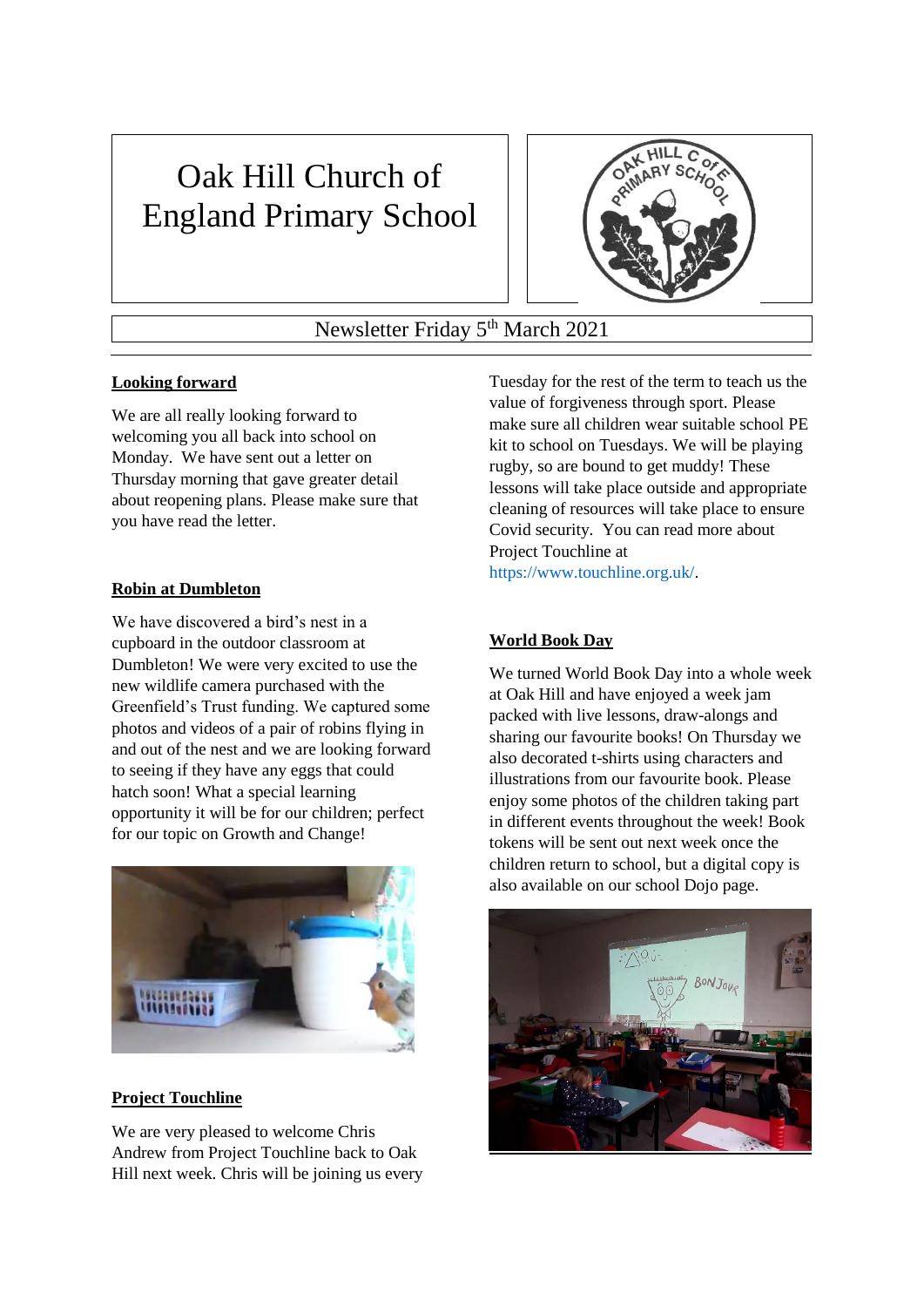









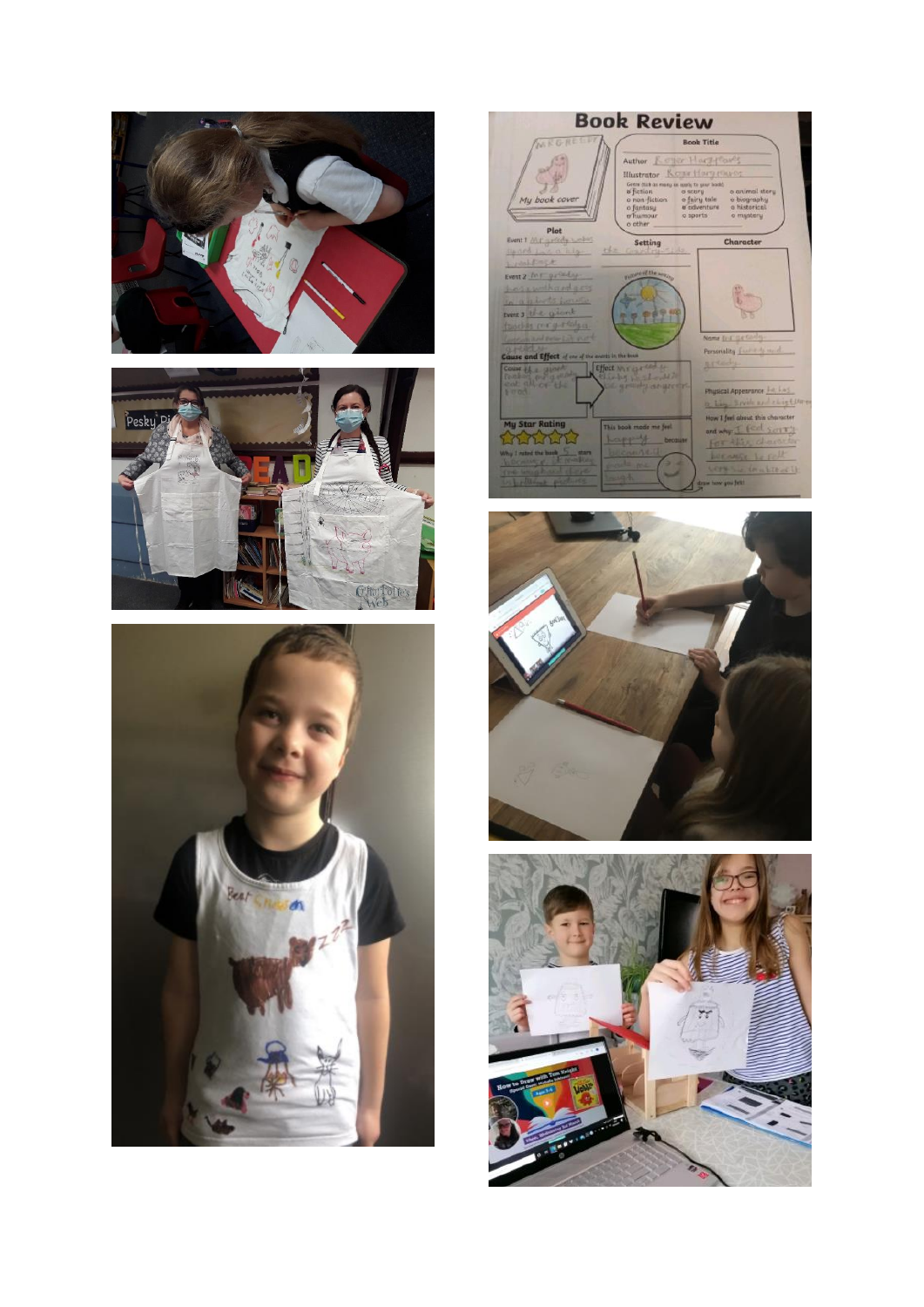## **Church Service in Alderton**

Topic: Morning Prayer for Lent

Time: 10:00 AM London

Join Zoom Meeting for Morning Prayer on Sunday

[https://us04web.zoom.us/j/79812573605?pwd](https://us04web.zoom.us/j/79812573605?pwd=V0w2MEhPcDZYQTJpajR1bm90dmUzUT09) [=V0w2MEhPcDZYQTJpajR1bm90dmUzUT0](https://us04web.zoom.us/j/79812573605?pwd=V0w2MEhPcDZYQTJpajR1bm90dmUzUT09) [9](https://us04web.zoom.us/j/79812573605?pwd=V0w2MEhPcDZYQTJpajR1bm90dmUzUT09)

Meeting ID: 798 1257 3605

Passcode: EJ8WjH

## **Sport's Relief**

Oak Hill raised £67.61 last year for Sport Relief just before lockdown and we have just had the certificate sent in the post.

### **Maple Class**

We have had a very enjoyable week completing special World Book Day activities. Maple class have shared their favourite stories, made their own books and joined in with the live lessons. In Maths, we have started to explore the composition of the number 10 through lots of fun activities and games, including making a rainbow to show the number bonds to 10! We continued our work on Palm Sunday in RE and the children enjoyed acting out the story using the palm leaves they made last week. It has been a wonderful week, full of lots of hard work from all of the children. Well done Maple Class!





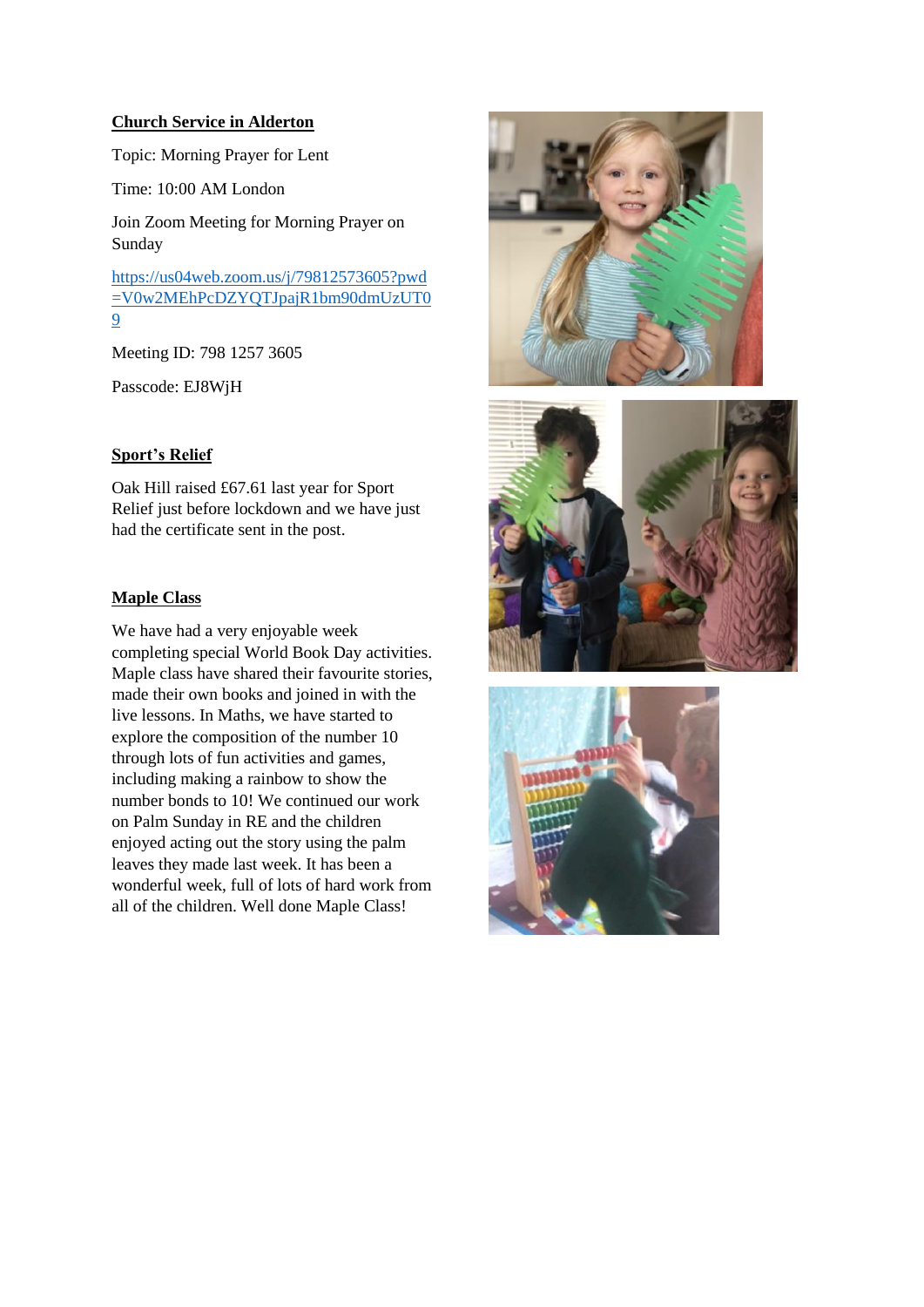

#### **Willow Class**

This week in Willow Class, we have been on a trip to the Seaside! Sadly, we couldn't actually go there ourselves, but we used Google maps to explore Weston-Super-Mare. We saw donkeys, ice cream shops, the pier and lots and lots of sand! The children then went on to explore their favourite Seaside resorts. In Maths, Year 1 have continued their unit on measure and have been measuring wiggly lines and also different body parts! Year 2 have been looking at the properties of 2D and 3D shapes this week. They have looked at which shapes would be best to build towers with and had a go themselves, and then used 2D shapes to create shape pictures. Of course this week we have been celebrating World Book Day and Willow Class have taken part in some live lessons. On Wednesday, we joined in with a draw along with Tom Knight who showed us how to create our own jelly characters. On Thursday, we joined some very famous authors and illustrators such as Tom Fletcher, Lydia Monks and Rob Biddulph. We were then inspired to write and illustrate our own books and learnt how to fold paper to create booklets! On Friday we joined another draw along, but this time it was to create some nature drawings!







### **Hawthorn Class**

This week in Hawthorn we have been celebrating World Book Day. On Monday, the children took part in a Tom Gates drawing lesson. Then on Tuesday, the children discovered how Kimberly Pauley the author of *The Accidental Wizard* came up with the ideas and wrote the book.

In Maths this week, the Year 3 children have been revising unit and non-unit fractions and the Year 4 children have been learning about decimals. My top tip for decimal numbers is to think of the numbers as money. This helps to understand the concept of it being less than one in a concrete way.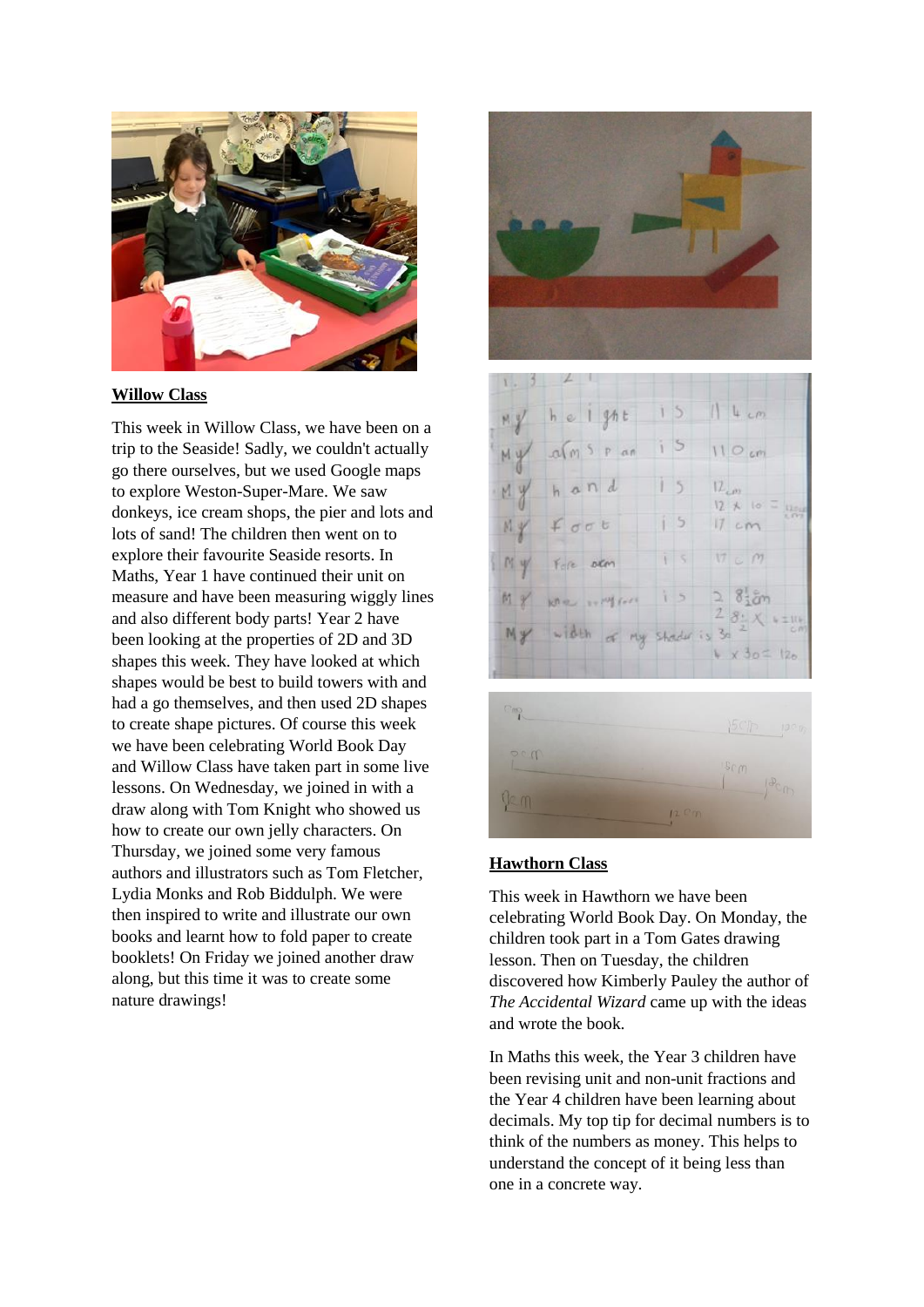In Science, we carried out an investigation about gas. 'Does gas have weight?' The children worked scientifically to find the answer to this question.

During our music lesson the children were taught the cup game. This involved tapping and clapping with a cup to create a rhythm. Mrs Bowen was not very co-ordinated but with a little bit of perseverance, got it, as did the children in school! Then during their French lesson, the children were able to describe animals using colours and the conjunction 'et' to add more detail. Tres Bien!

Continuing our exploration of different artists, the children discovered how Kandinsky created his works of art. The children painted their own versions of Kandinsky's Circles. Using warm and cool colours to create colourful masterpieces.

I am extremely proud of all the children for their effort and perseverance over the last 8 weeks of remote learning. The children working from home have shown wonderful dedication to their learning and have produced some excellent work across the curriculum. The children in school have also been working hard and I cannot wait to have a full Hawthorn Class back in school!









### **Juniper Class**

This week the children have continued to work hard at home. I have been incredibly impressed and everyone should be really proud of themselves for working hard throughout lockdown. This week in Maths, Year 5's have been recapping perimeter and Year 6's have been learning about the area of 2D shapes. In English we have had a fun-filled World Book Week where the children took part in lots of exciting live lessons from a wide range of different authors. We also created our